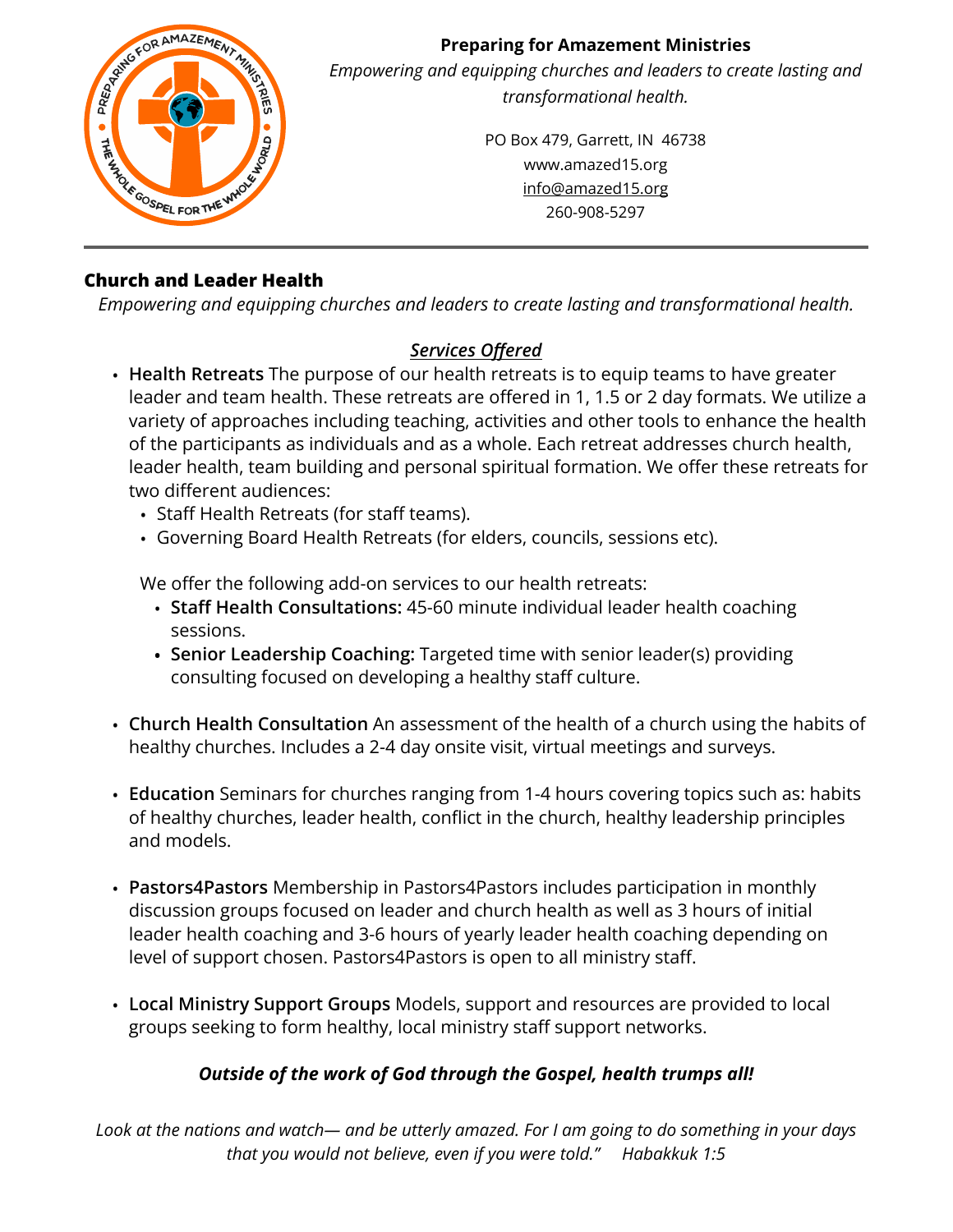#### **Church Revitalization**

*Empowering and equipping churches to resemble the church from Acts in their context.*

# *Services Offered*

- **Revitalization Networks** The purpose of our revitalization networks is to provide resources and connectivity to all leaders and churches desiring church revitalization. Depending on the needs, our network provides templates, documents, learning resources, connections and trainings for any given ministry. We offer three types of revitalization networks:
	- *Churches*
		- We offer three levels of support. Every level includes connection to other network churches and offers access to various parts of our learning and resource platform.
	- *Ministry Leaders*
		- We offer three levels of support. Every level includes connection to other network churches and offers access to various parts of our learning and resource platform.
	- *Church Leadership Network*
		- We offer two levels of support for churches without a pastor or trained support. Each level of support includes initial consultation, high quality pastoral support (preaching, leadership) and leadership training.
- **Church Revitalization Support Consultation** A consultation to assess the needs of a church seeking revitalization.
- **Education** Educational seminars offered for churches ranging from 1-4 hours cover topics such as church revitalization and church culture.
- **Crisis/Conflict Intervention** Crisis or conflict intervention is provided for churches struggling with a significant conflict or crisis to include assessment, recommendations and implementation support.
- **Transition Services** Support is provided for churches experiencing significant transition such as leadership, denomination or mission/vision transition.
- **Racial Reconciliation Consult** A multi-cultural team provides contextualized support for churches working to address racism or racial reconciliation in their church or community.

### *Our mission is to revitalize and build the global church.*

*Look at the nations and watch— and be utterly amazed. For I am going to do something in your days that you would not believe, even if you were told." Habakkuk 1:5*